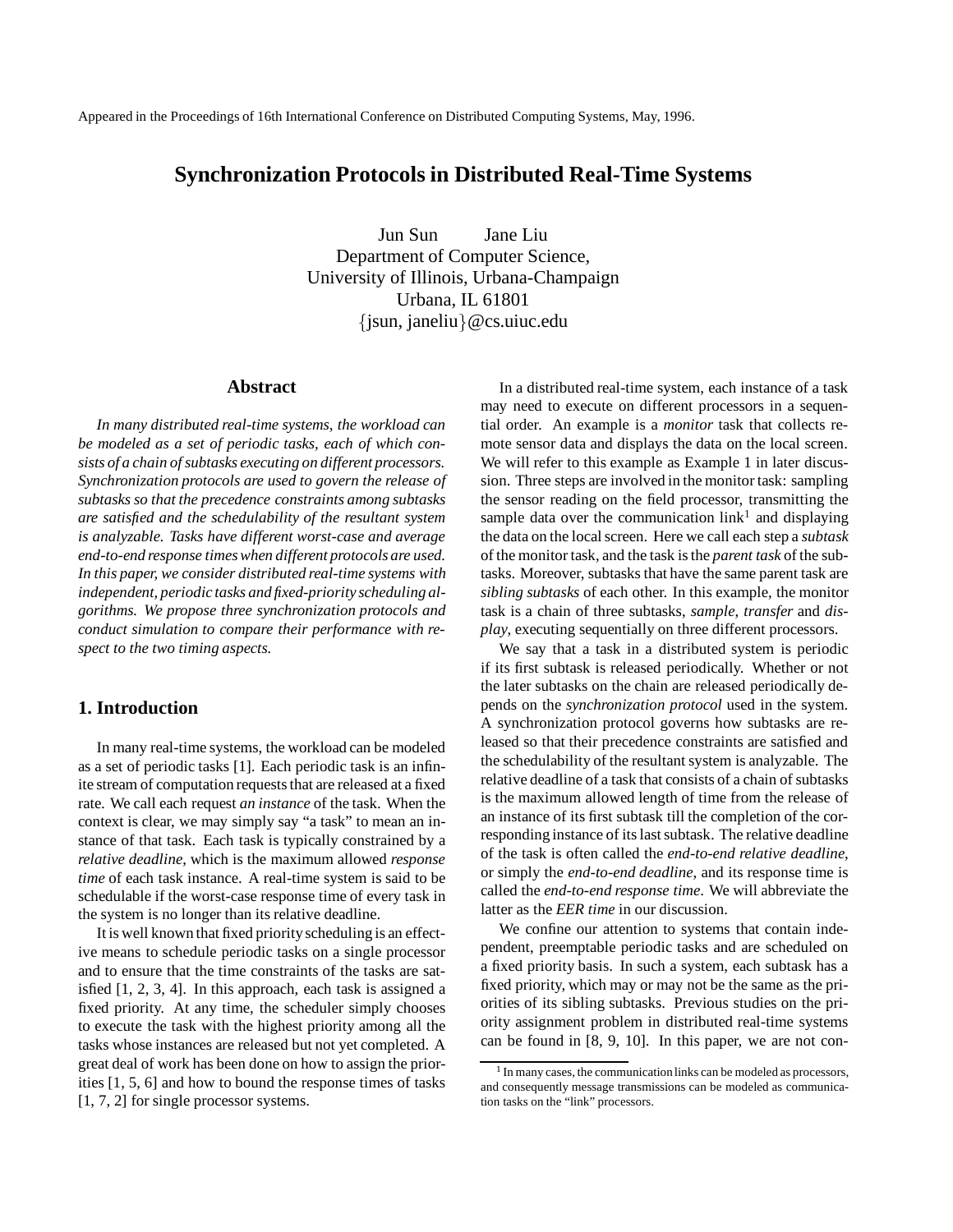

**Figure 1. Example 1 - The Monitor Task with Its Three Subtasks**

cerned with this problem; rather, we assume that the priorities of subtasks on each processor are given, and we focus on alternative ways to synchronize subtasks on different processors.

In this paper, we describe three synchronization protocols. The first protocol is a straightforward implementation to enforce the precedence constraints among subtasks. The second protocol is an extension to the one proposed by Bettati, which was designed for flow-shop systems with certain limitations [11]. We propose the third protocol that combines the strength of the previous two protocols while avoiding their shortcomings. We discuss the implications of these protocols with respect to two timingaspects, the estimated worst-case and average EER times of tasks, and compare the performance of these protocols based on these two timing aspects.

The rest of the paper is organized as follows. Section 2 formally presents the synchronization problem addressed in this paper, as well as the criteria used to measure the performance of synchronization protocols. Section 3 describes three synchronization protocols in detail. Section 4 compares their performance, and Section 5 concludes the paper.

## **2. The Problem Formulation**

We consider here a distributed real-time system that consists of a set  $\{P_i\}$  of processors and a set  $\{T_i\}$  of independent, preemptable tasks. Each task  $T_i$  consists of a chain of  $n_i$ subtasks,  $T_{i,1}, T_{i,2}, \ldots, T_{i,n}$ , and subtasks execute on different processors. The execution time of each subtask  $T_{i,j}$  is  $\tau_{i,j}$ . A fixed-priority scheduling algorithm is used to schedule subtasks on each processor.

Each task  $T_i$  is a periodic task, i.e., instances of  $T_{i,1}$  are released periodically. Period  $p_i$  is the minimum inter-release time of instances of  $T_{i,1}$ . The phase of  $T_i$  is the release time of the first instance of its first subtask  $T_{i,1}$ . Depending on the particular synchronization protocol used in the system, instances of a later subtask  $T_{i,j}$  ( $j > 1$ ) may or may not be released periodically. For the sake of discussion, we define the period of a subtask to be equal to the period of its parent task, even if it is not released periodically.

In this paper, we do not explicitly model inter-processor communication. In some cases, such as in CAN [12], where



**Figure 2. Example 2 - Illustration of the Synchronization Protocol Problem**

message transmissions are prioritized, communication links can be modeled as processors, and message transmissions can be modeled as communication subtasks on "link" processors. In some other cases, such as when dedicated communication links are used, message transmissions can be either modeled as critical sections or taken into account as blocking times of the sending subtasks. For this reason, this model remains applicable even when the communication overhead is not neglectable. In this paper, we assume that the cost of inter-processor communication required to synchronize subtasks on different processors is zero. As an example, suppose that the communication link in Example 1 can be modeled as a "link" processor. The monitor task,  $T_1$ , is then modeled as a parent task of three subtasks executing on three different processors, as shown in Figure 1.

To illustrate the problem dealt with by a synchronization protocol, we consider a second example, Example 2, shown in Figure 2, where the system consists of two processors,  $P_1$ and  $P_2$ , and three periodic tasks,  $T_1$ ,  $T_2$  and  $T_3$ . Task  $T_1$ and  $T_3$  have only one subtask. (We use  $T_1$  and  $T_3$  to refer to the subtasks also.)  $T_2$  has two subtasks,  $T_{2,1}$  and  $T_{2,2}$ . The period and the execution time of each subtask are given in the rectangular box representing the subtask. The phases of  $T_1$  and  $T_2$  are zero, and the phase of  $T_3$  is 4. On processor  $P_1$ ,  $T_1$  has a higher priority than  $T_{2,1}$ , and on processor  $P_2$ ,  $T_{2,2}$  has a higher priority than  $T_3$ . The relative deadline of each task is equal to its period.

Figure 3 shows the schedules on the two processors for the first 10 time units. In this schedule, each instance of  $T_{2,2}$ is released on  $P_2$  as soon as the corresponding instance of  $T_{2,1}$  completes on  $P_1$ . This is achieved by an synchronization signal sent from  $P_1$  to  $P_2$  whenever an instance of  $T_{2,1}$ completes, represented by a dotted arrow in the figure. As a matter of fact, this scheme is the first synchronization protocol described in the next section. We notice here that, although subtask  $T_{2,1}$  is released periodically,  $T_{2,2}$  is not. It is easy to verify that the instances of  $T_{2,2}$  are released at times 4, 8, 16, 20, 28,  $\ldots$  The first instance of  $T_3$  is preempted by the first and the second instance of  $T_{2,2}$ . As a res-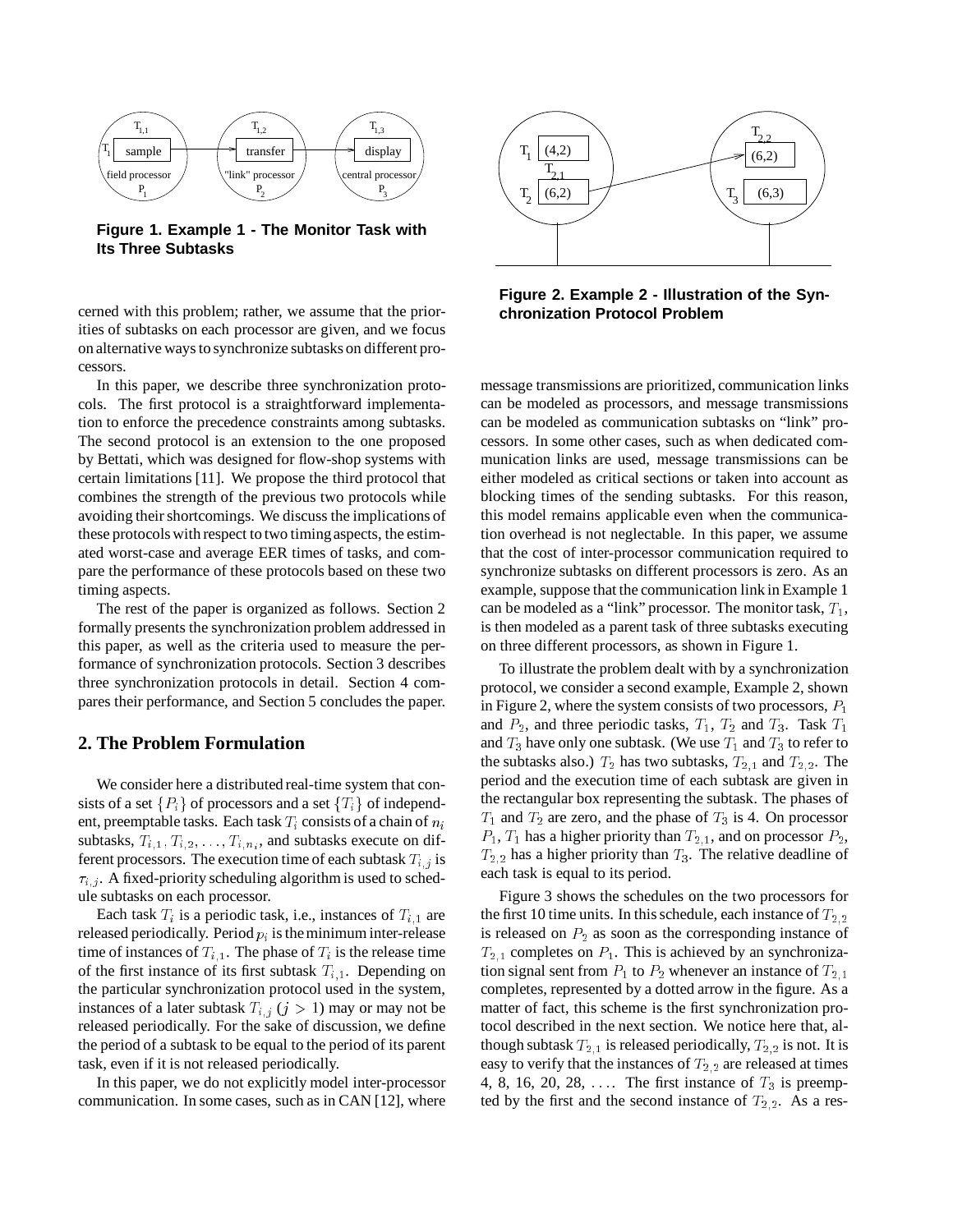ult, this instance of  $T_3$  misses its deadline at time 10. On the other hand, if  $T_{2,2}$  were released periodically every 6 time units, any instance of  $T_3$  would be preempted at most by one instance of  $T_{2,2}$ , because they have the same period. Task  $T_3$  would have a worst-case response time of 5 time units and would never miss a deadline. As we shall see later, other synchronization protocols achieve this result by controlling the releases of  $T_{2,2}$ . Different protocols have the different impact on the worst-case EER times of tasks, which in turn translates to different upper bounds on the EER times of tasks.



#### **Figure 3. The Schedule of Example 2 Using the DS Protocol**

In next section, we will describe three synchronization protocols. Their performance will be measured according to the following three criteria.

#### **Implementation complexity and run-time overhead :**

- We look for protocols that are easy to implement and have low run-time overheads.
- **Average EER times of tasks :** For many applications, especially interactive applications, it is important for the average EER times of tasks to be as short as possible.
- **Estimated worst-case EER times of tasks :** For each protocol, we apply the best known timing analysis algorithm to obtain an upper bound on the EER time of each task and use the upper bound as an estimate of the worse-case EER time of the task.

The estimated worst-case EER time of a task may be larger than the actual worst-case EER time since existing timing analysis algorithms do not yield tight bounds on the EER times in general. The actual worst-case EER times of tasks can be found only via exhaustive search, which is too time consuming to be practical even for small systems. Consequently, it is a common practice to determine the schedulability of a real-time system based on upper bounds of response times computed from the best known timing analysis algorithms. For this reason, we compare the protocols proposed here according to the tightest upper bounds of EER times found for the protocols. In subsequent discussion we will use the terms, the estimated worst-case EER time or the upper bound of the EER time of a task, interchangeably.

Sometimes applications also require small *output jitters*, where an output jitter is the difference in the EER times of two consecutive task instances. We will address this issue when we need to.

#### **3. The Synchronization Protocols**

We call the synchronization protocol that leads to the schedule in Figure 3 the Direct Synchronization protocol, abbreviated as the DS protocol. Again, according to this protocol, when an instance of a subtask completes, a synchronization signal is sent to the processor where its immediate successor executes, and an instance of its successor is released immediately. The DS protocol is obviously easy to implement and has the minimum necessary run-time overhead. It is also expected to yield relatively short average EER times due to its aggressiveness in releasing subtasks. However, the performance of this protocol is poor when measured in terms of the estimated worst-case EER times. Upper bounds of the EER times of tasks can be computed by an iterative algorithm described in [13], which is the only known algorithm that provides reasonably tight bounds on the EER times of tasks. As we will see later, when the subtask chains are long and the processor utilizations are high, the algorithm may fail to obtain finite bounds. In cases when we do obtain finite bounds, they are considerably larger than those yielded by other protocols.

The Phase Modification protocol and the Release Guard protocol are two alternative ways to control the releases of successor subtasks. By ensuring that instances of each subtask are not released too soon, they attempt to improve the schedulability of the tasks at the expense of their average EER times.

#### 3.1. The Phase Modication (PM) Protocol

The Phase Modification protocol, abbreviated as the PM protocol, was initially proposed by Bettati and used to schedule periodic flow-shop tasks [11]. Unlike the DS protocol, the PM protocol insists that instances of all subtasks are released periodically according to the periods of their parent tasks. To ensure the precedence constraints among subtask are satisfied, each subtask is given its own phase. The phases of subtasks are properly adjusted as follows. Let  $R_{i,j}$  denote an upper bound on the response time of subtask  $T_{i,j}$ . The phase of the first subtask,  $f_{i,1}$ , is the same as the phase of the parent task  $T_i$ . For a later subtask  $T_{i,j}$   $(j > 1)$ ,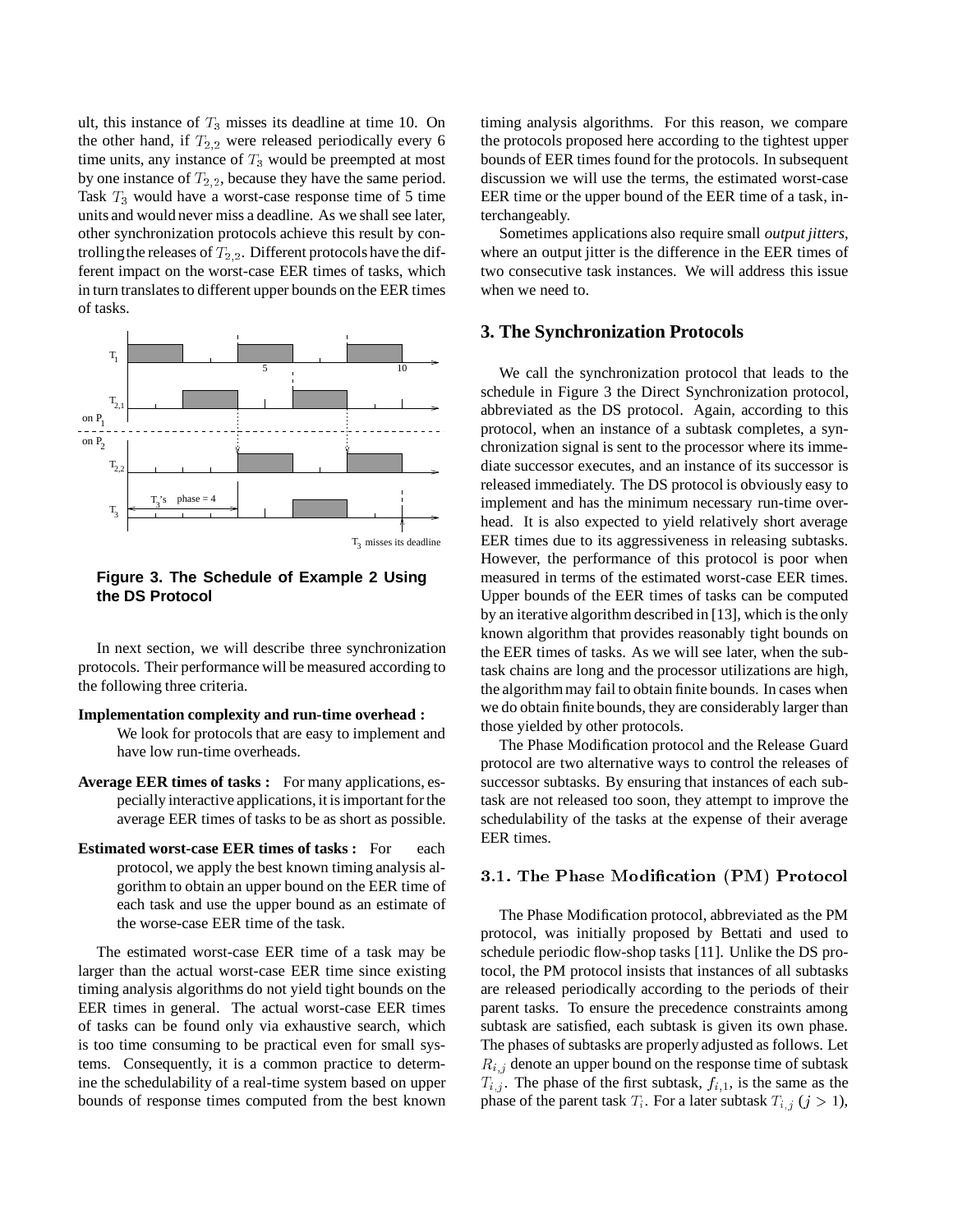we adjust its phase to  $(f_{i,1} + \sum_{k=1}^{j-1} R_{i,k})$ , namely, the phase of its parent task plus the sum of the bounds on the response times of its predecessors. It can be easily shown that, if the clocks in the system are synchronized, whenever an instance of a subtask is released, the corresponding instance of its predecessor must have completed. The schedule shown in Figure 4 illustrates the application of the PM protocol to task  $T_1$  in Figure 1. The subtasks are synchronized according to the PM protocol. We let the phase of task  $T_1$  be 0. Hence, the phase of  $T_{1,1}$  is also 0. The phases of  $T_{1,2}$  and  $T_{1,3}$  are set to  $R_{1,1}$  and  $(R_{1,1} + R_{1,2})$  respectively. All instances of the three subtasks are released periodically according to the period  $p_1$  and their own phases.





Since all subtasks on each processor are strictly periodic, the Busy Period Analysis method proposed by Lehoczky [2] can be applied to obtain a bound on the response time of each subtask. The estimated worst-case EER time of a task is simply the sum of the bounds on the response times of all its subtasks. Figure 5 shows the schedule of Example 2 when the PM protocol is used. The bound on the response time of  $T_{2,1}$  is 4 time units, and therefore the phase of  $T_{2,2}$  is 4. In this case the first instance of  $T_3$  meets its deadline because the second instance of  $T_{2,2}$  is not released until time 10 and hence does not preempt the first instance of  $T_3$ .



**Figure 5. The Schedule of the System in Example 2 When the PM Protocol Is Used**

The run-time overhead of the PM protocol involves the

periodic timer interrupts that trigger the releases of subtasks. However, to guarantee that the precedence constraints among subtasks are satisfied, the PM protocol requires a centralized clock or strict clock synchronization, both of which can be difficult to achieve in practice. In addition, if a subtask occasionally overruns or the inter-release time of the first subtask of a task is greater than the period, the precedence constraints can still be violated. A slight modification of the protocol, called the Modified Phase Modification protocol or the MPM protocol, overcomes these shortcomings at a slightly higher run-time expense. To illustrate the MPM protocol, let us consider subtask  $T_{i,j}$  which executes on processor  $P_k$  and whose response time is never greater than  $R_{i,j}$ . Suppose an instance of  $T_{i,j}$  is released at time t with respect to the clock on  $P_k$  and it completes at time  $C$ . The scheduler first checks whether time  $C$  is later than or equal to  $(t + R_{i,j})$ . If it is, the scheduler sends a synchronization signal to the processor where subtask  $T_{i,j+1}$ executes. Otherwise, the scheduler sends the synchronization signal at time  $(t + R_{i,j})$ . Upon receipt of such a signal, an instance of  $T_{i,j+1}$  is released immediately. It is easy to verify that under the ideal conditions, i.e., clocks are synchronized, subtasks do not overrun, and the release of first subtasks are strictly periodic, the PM protocol and the MPM protocol produce identical schedules. However, the MPM protocol achieves this without requiring clock synchronization and strictly periodic release of first subtasks. It also preserves the precedence constraints among subtasks even when some subtasks overrun. Figure 6 illustrates the application of the MPM protocol to task  $T_1$  in Figure 1. In the figure, there are several places where the response time of a subtask instance is shorter than the upper bound, and the synchronization signal is delayed. The resultant schedule is the same as the one in Figure 4.





According to the PM protocol and the MPM protocol, each instance of subtask  $T_{i,j}$  is released  $R_{i,j-1}$  time units after the corresponding instance of subtask  $T_{i,j-1}$  is released, no matter how soon  $T_{i,j-1}$  might actually complete. While an upper bound on the EER times of a task  $T_i$  is  $(\sum_{k=1}^{n_i} R_{i,k})$ , the EER time of  $T_i$  is never less than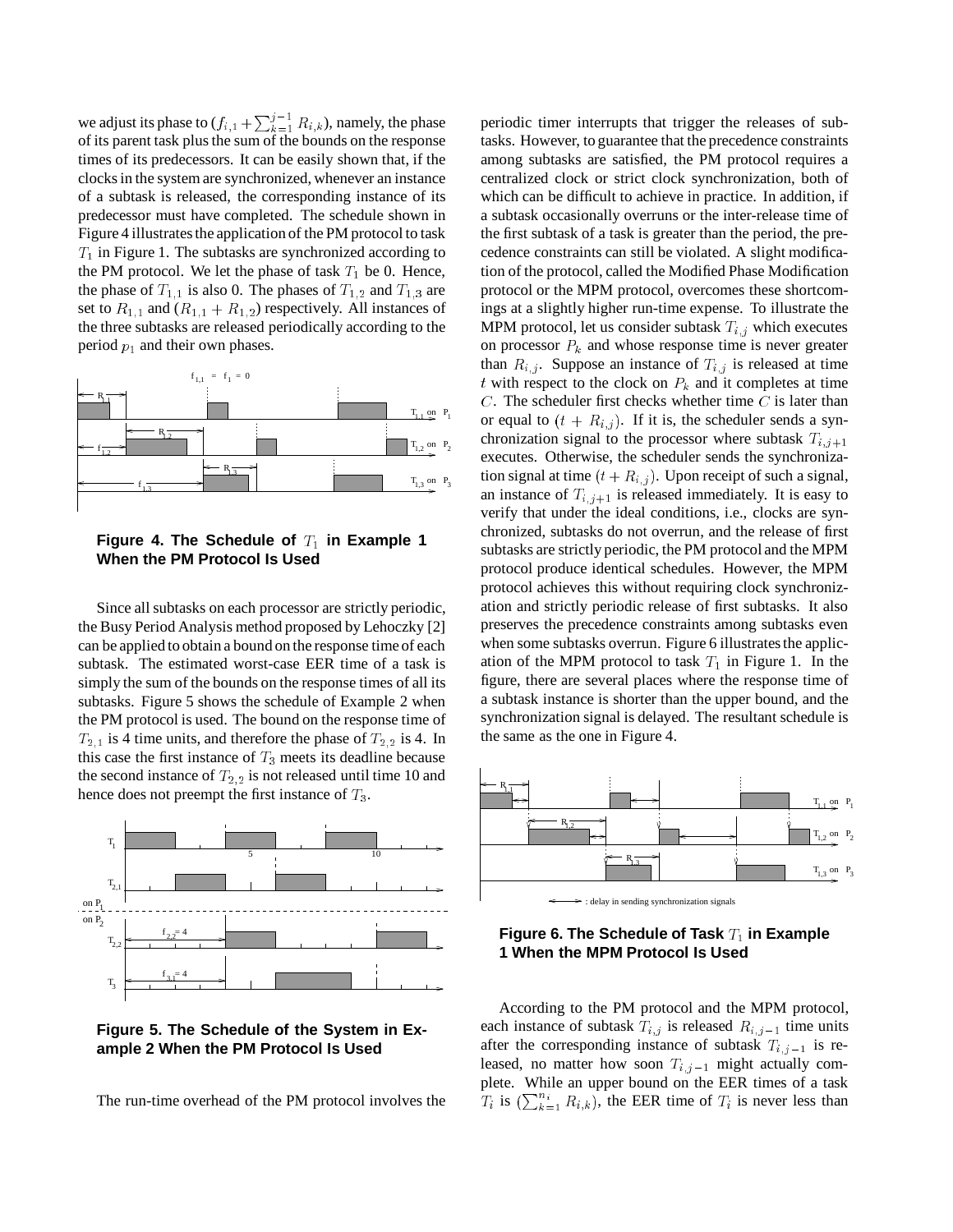$(\sum_{k=1}^{n_i-1} R_{i,k} + \tau_{i,n_i})$ . This lower bound is large because  $R_{i,j}$  is normally much larger than the average response time of  $T_{i,j}$ . This motivates us to look for other protocols that may yield estimated worst-case EER times as small as the PM and MPM protocols and yet average EER times as short as the DS protocol.

#### 3.2. The Release Guard (RG) Protocol

The idea behind the RG protocol is to control the releases of a subtask such that the inter-release time of any two consecutive instances is no shorter than the period. In implementation, we associate each subtask  $(T_{i,j})$  with a variable  $g_{i,j}$ , called its *release guard*, which is the earliest allowed release time for next instance of  $T_{i,j}$ . If an instance of the immediate predecessor of  $T_{i,j}$  completes after  $g_{i,j}$ , an instance of  $T_{i,j}$  can be released right away. Otherwise, the instance will not be released until time  $g_{i,j}$ . Initially, each release guard  $(g_{i,j})$  is set to 0, so that the first instance of each subtask can be released as soon as the first instance of its immediate predecessor completes. Afterwards release guards are updated according to the following two rules.

- 1. When an instance of subtask  $T_{i,j}$  is released, update  $g_{i,j}$  to the current time plus the period of  $T_{i,j}$  ( $p_i$ ).
- 2. Update  $g_{i,j}$  to the current time if it is an idle point.<sup>2</sup>

Figure 7 shows the schedule of Example 2 if we use the RG protocol. The schedule is similar to the schedule produced by the DS protocol up until when the second instance of  $T_{2,1}$  completes at time 8. We notice that the second instance of  $T_{2,2}$  is not released because the release guard  $(g_{2,2})$ of  $T_{2,2}$  is equal to 10, which is set at time 4 when the first instance of  $T_{2,2}$  is released. Thus we would expect that the second instance of  $T_{2,2}$  will not be released till time 10. However, time 9 is an idle point on processor  $P_2$ , and  $g_{2,2}$  gets updated to the current time, 9. Consequently, the second instance of  $T_{2,2}$  is released at time 9. As we shall see later, such an early release does no harm to the worstcase response times of other subtasks, but helps reduce the average EER times of tasks.

One nice attribute of the RG protocol is that we can apply the busy period analysis method for periodic tasks [2] to obtain upper bounds on the response times of subtasks, as we do for the PM and MPM protocols. By rule (1) for updating the release guards, we see that for each subtask the interrelease time between any two consecutive instances is no shorter than the period, which makes the subtask a periodical subtask. Although the inter-release time can occasionally be shorter than the period because of rule (2), it never



**Figure 7. The Schedule of the Second Example in Figure 3 When the RG Protocol Is Used**

happens during a busy period. For example, if we want to bound the response time of  $T_{i,j}$ . During the interval from an instance of  $T_{i,j}$  is released till it completes, the processor can never be idle, $3$  and hence rule (2) can never be applicable. All the interfering subtasks to  $T_{i,j}$  will "behave" like periodic subtasks during that interval. Consequently, the busy period analysis for periodic tasks can be applied to obtain a upper bound on the response time of  $T_{i,j}$ .

It can be further shown, by induction, that the EER time of a task is also upper-bounded by the sum of the bounds on the response times of all its subtasks. Consequently, we obtain the same upper bounds on the EER time of each task when the RG protocol is used as when the PM or MPM protocol is used. Meanwhile we expect that tasks have shorter average EER times when the RG protocol is used, because the processor is never left idle if there are any pending subtask instances to be released. In addition, the subtasks are released earlier because the release times depend on the actual response times of their predecessors instead of upper bounds on the response times of their predecessors.

#### **4. Comparison of Performance**

To compare the performance of the DS, PM(MPM) and RG protocols we generated synthetically a set of representative distributed, real-time workloads. For each of them, we first use the best known algorithm to obtain estimated worstcase EER times of tasks for each of the synchronization protocols. Then, we simulate the actual execution of these systems when each protocol is used and obtain estimates of average EER times of tasks. The protocols are compared based on these two criteria.

<sup>&</sup>lt;sup>2</sup>An idle point is a time instant by which all subtasks that are released before the instant have completed. Intuitively, it is a time instant when the processor is idle, unless some subtasks are just released at the same instant.

<sup>&</sup>lt;sup>3</sup> Obviously we assume that subtasks do not suspend themselves.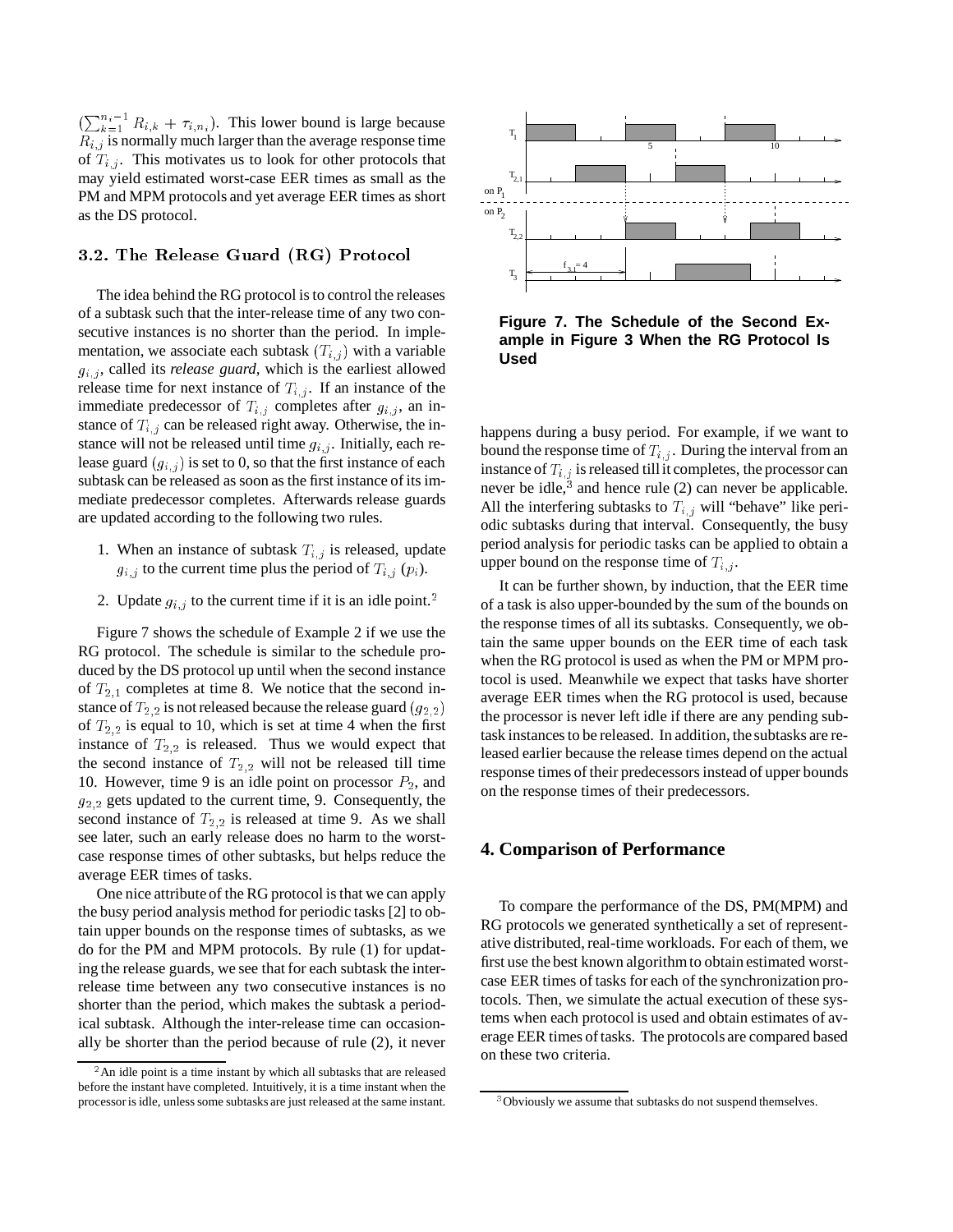#### 4.1. Generation of Workloads

Through preliminary experiments, we identified two system parameters that influence the performance of synchronization protocols most: the number of subtasks in each task and the utilization of each processor. To simplify the timing analysis, we let every task in the system have the same number of subtasks and every processor have the same utilization. Each *configuration* is a unique combination of the number of subtasks in each task and the utilization of each processor, denoted by a 2-tuple  $(N, U)$ . For example, configuration  $(5, 60)$  represents systems where each task has 5 subtasks and the utilization of each processor is 60%. In the configurations evaluated, the number of subtasks in each task ranges from 2 to 8 and the utilization of each processor are 50%, 60%, 70%, 80%, or 90%. Consequently, we have a total of 35 configurations.

For each of the configuration, we generated 1000 systems. Each system has 4 processors and 12 tasks. (Again, we found that the performance of the protocols are not sensitive to these parameters. These values were chosen to keep the simulation time from becoming impractically large.) The periods of tasks are exponentially distributed from 100 to 10000. This yields task periods with more variation than when the periods are evenly distributed in  $(100, 10000)$ . Subtasks are randomly assigned to processors, with no two consecutive subtasks of the same parent task assigned to the same processor. Subtasks on each processor divide the utilization of the processor randomly. Specifically, to determine the utilization of a subtask, we generate a random number from 0.001 to 1 for each subtask. The utilization of the subtask is equal to the total processor utilization times the ratio of the random number and the sum of the random numbers of all the subtasks on the same processor. The execution time of the subtask is equal to its utilization times its period.

The last parameter of each system is priority assignment of subtasks. We choose the Proportional-Deadline-Monotonic priority assignment method to assign priorities to subtasks. (A similar method is called the Equal Flexibility assignment in [9].) According to this method, each subtask has a proportional deadline  $(PD_{i,j})$  defined as follows.

$$
PD_{i,j} = \frac{\tau_{i,j}}{\sum_{k=1}^{n_i} \tau_{i,k}} D_i
$$

where  $D_i$  is the relative deadline of  $T_i$ , which is equal to its period for this simulation. A subtask has higher priority if it has a shorter proportional deadline.

### 4.2. Comparison of the Estimated Worst-Case EER Times of Tasks

The PM, MPM and RG protocols have the same bounds on the EER times of tasks. Hence in the subsection we will only compare the PM protocol and the DS protocol.



**Figure 8. The Failure Rates as a Function of Configurations for the DS Protocol**

Again, when tasks are synchronized according to the PM protocol, we can compute the estimated worst-case response times of the tasks using a straight forward extension of the Busy Period Analysis method [2]. We have developed an iterative algorithm to bound the EER times of tasks synchronized according to the DS protocol. Due to space limitations, the algorithm is not described here; it can be found in [13]. In general, the estimated worst-case EER times of tasks are larger when tasks are synchronized according to the DS protocol than when tasks are synchronized according to the PM protocol. For some systems, the bounds on the EER times of tasks under the DS protocol were found to be extremely large. We say that a failure occurs when we find that the upper bound of the EER time of a task is larger than 300 times of its period and hence for all practical purposes equals to infinity. (We say that the bound is infinite in this case.) By analyzing the systems generated in the way described above, we determined under what conditions (1) the estimated worstcase EER times for these two protocols are close, (2) the estimated worst-case EER times of tasks for the DS protocol are much greater, and (3) failures occur when the DS protocol is used.

Figure 8 shows the *failure rate*, which is the percentage of systems that we fail to obtain finite bounds on the EER times when the DS protocol is used as a function of the system configuration. We notice that the failure rates are mostly zero and quickly rise to 1 when number of subtasks in each task approaches 8 and the processor utilizations are close to 90%. In the case of configuration (8; 90), we could obtain finite bounds for only 4 out of 1000 systems. Similarly, we observe that failure rates are greater than 0:1 for configuration  $(8, 80)$ ,  $(7, 90)$ ,  $(7, 80)$ , and  $(6, 90)$ . This indicates that the DS protocol cannot be applied for this kind of systems.

For the systems that have finite estimated worst-case EER times for both the PM protocol and the DS protocol, we use the average *bound ratio* to compare their perform-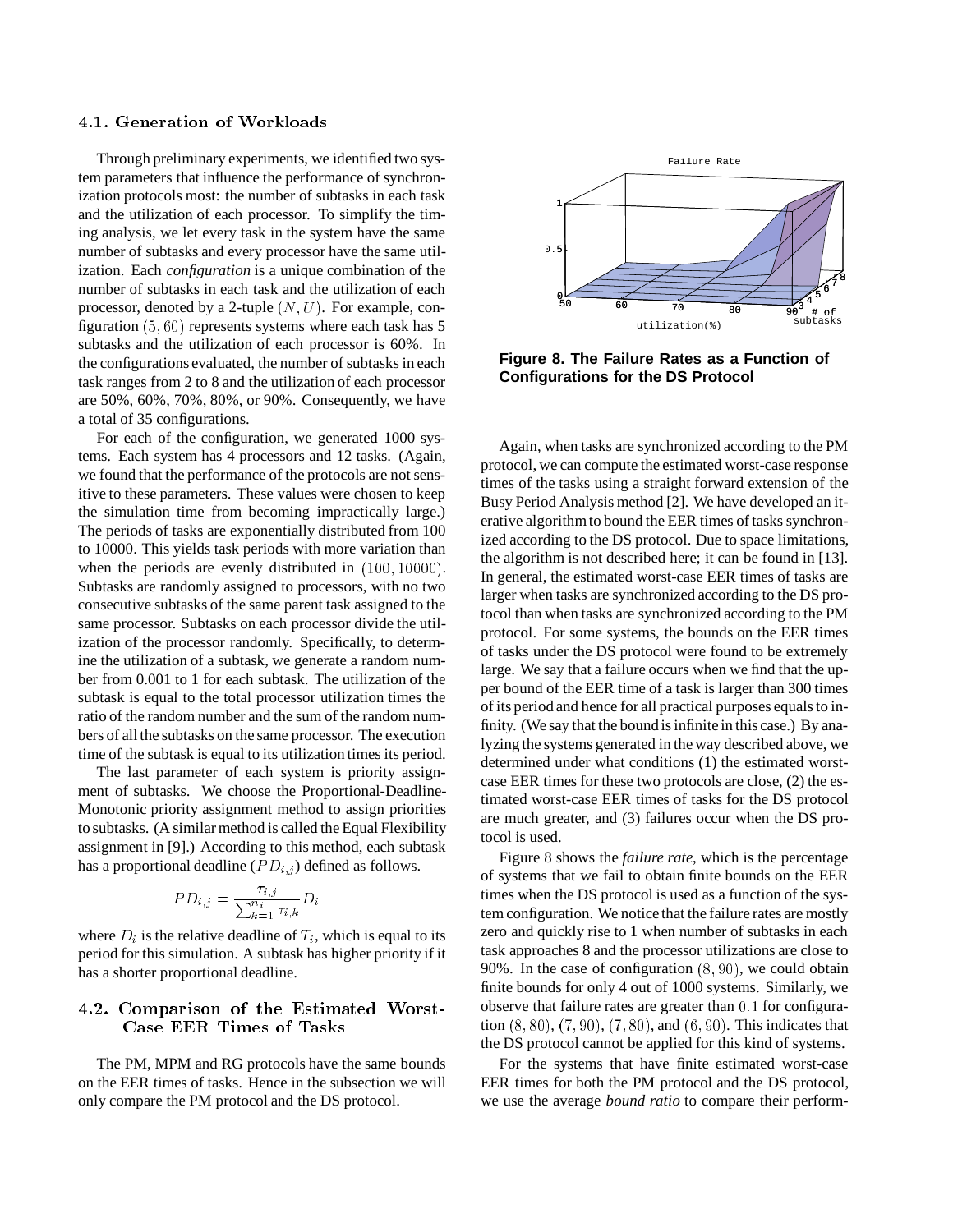

**Figure 9. Bound Ratios as a Function of Configurations**

ance. A *bound ratio* is the ratio of the estimated worst-case EER time of a task synchronized according to the DS protocol to the estimated worst-case EER time of the task under the PM protocol. For each configuration, we average the bound ratios of all the tasks in the systems that have finite estimated worst-case EER times for the DS protocol. A large average bound ratio for a configuration indicates that the DS protocol performs poorly. The average bound ratios as a function of configurations is plotted in Figure 9. The 90% confidence interval is negligibly small for most configurations. Although they seem to fit the overall curves well, the average bound ratios for configurations with large number of subtasks and high utilizations are not statistically significant due to the high failure rates they have.

From Figure 9, we see that for low utilization configurations, the ratios stay relatively equal as the number of subtasks in each task increase. However, for high utilization configurations, the ratios go up quickly as the number of subtasks in each task increases. Roughly one-third of configurationshave the ratios greater than 2, making the DS protocol less appealing for these kinds of systems.

### 4.3. Comparison of the Average EER Times of Tasks

We simulated the execution of each system to obtain the average EER times of tasks. For each system, we randomly assign phases to tasks. We then compare the relative performance between two protocolsaccording to the ratio of the average EER times of the same task yielded by two different protocols. A *PM/DS ratio* is the average EER time of a task yielded by the PM protocol divided by the average EER time of the task yielded by the DS protocol. Similarly, the *RG/DS ratio* gives the performance comparison between the RG protocol and the DS protocol. The PM/DS, RG/DS ratios as functions of configurations are plotted in Figures 10



**Figure 10. The PM/DS Ratio**

and 11. The 90% confidence intervals are negligibly small for all configurations.

We notice that for a fixed number of subtasks in each task, the PM/DS ratios goes down when the utilizationgoes up on each processor. This is because with low utilizations many idle intervals in the schedules are caused by the PM protocol when the releases of subtasks are postponed according to the protocol. Therefore the average EER times are larger than those yielded by the DS protocol. The PM/DS ratio increases as the number of subtasks in each task increases. For configurations with 5 or more subtasks in each task, the values of the ratio are all greater than 2, indicating that for these kinds of configurations, the average EER times of tasks synchronized according to the PM protocol are more than twice than when tasks are synchronized according to the DS protocol. The slope of the increase, however, is rather flat. For configurations with 8 subtasks in each task, the ratio is around 3 or 4.

The RG/DS ratio varies mostly from 1 to 2 for all configurations, except for some configurations with 90% utilization on each processor. When the processors are busy almost all the time, the releases of subtasks according to the RG protocol become more periodical. The intentional delays in releases of subtasks in this case lead to longer average EER times. Overall, the RG protocol performs much better than the PM protocol with respect to the average EER times of tasks.

#### **5. Conclusions**

In this paper, we proposed three synchronization protocols and evaluated their performance for different system configurations. Among the protocols, the DS protocol has low complexity and overhead and yields short average EER times. It is a reasonable choice for applications with soft timing constraints, tasks with short subtask chains, or low processor utilizations. However, the results of our timing analysis and simulation indicate that for applications that